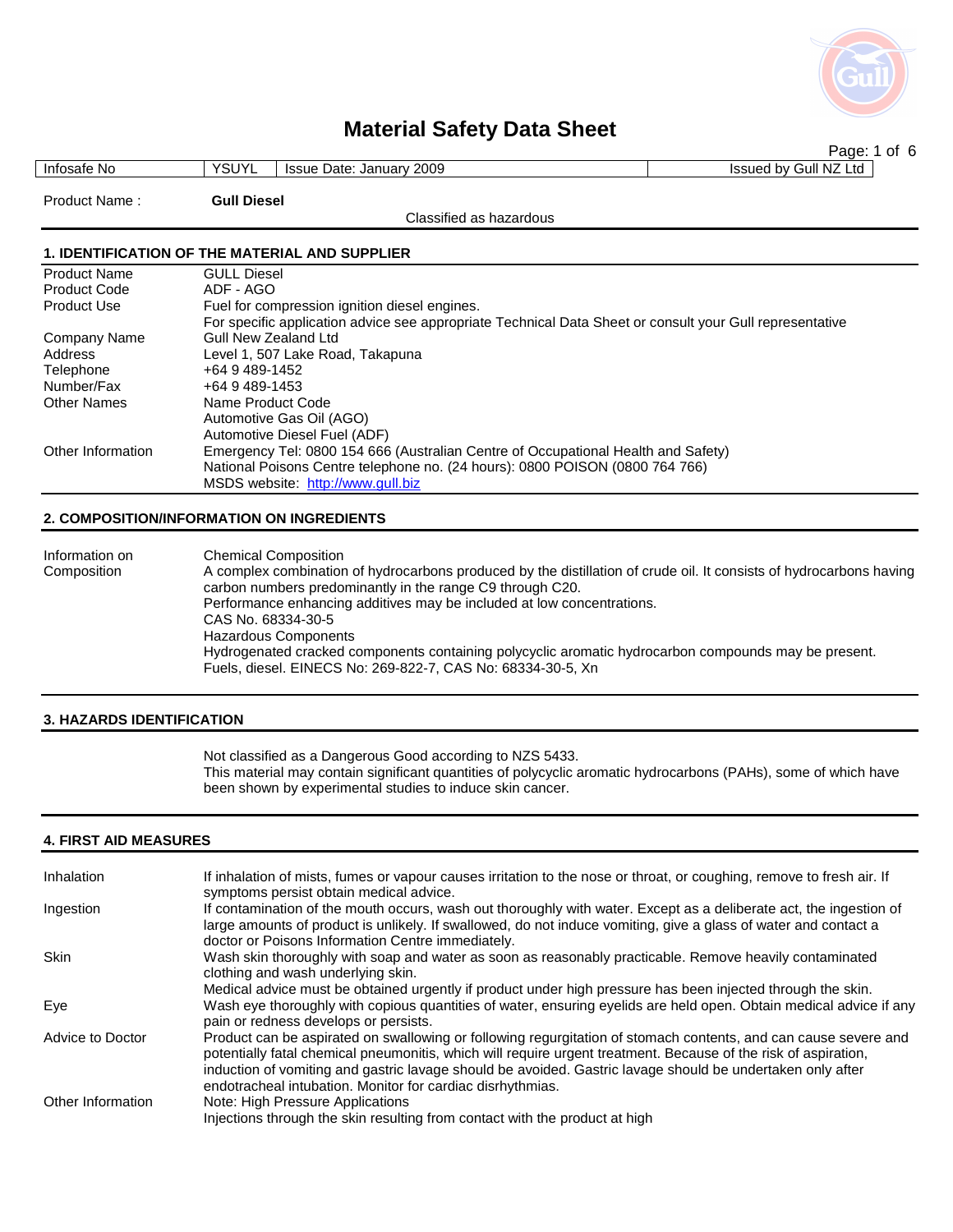

|                                       |                                                                                                  |                                                                                                                                          | Page: 2 of 6          |
|---------------------------------------|--------------------------------------------------------------------------------------------------|------------------------------------------------------------------------------------------------------------------------------------------|-----------------------|
| Infosafe No                           | <b>YSUYL</b>                                                                                     | Issue Date: January 2009                                                                                                                 | Issued by Gull NZ Ltd |
|                                       |                                                                                                  |                                                                                                                                          |                       |
| Product Name:                         | <b>Gull Diesel</b>                                                                               | Classified as hazardous                                                                                                                  |                       |
|                                       |                                                                                                  | Pressure constitutes a major medical emergency. Injuries may not appear serious at first but within a                                    |                       |
|                                       |                                                                                                  | few hours tissue becomes swollen, discolored and extremely painful with extensive subcutaneous                                           |                       |
|                                       |                                                                                                  | necrosis. Surgical exploration should be undertaken without delay. Thorough and extensive                                                |                       |
|                                       |                                                                                                  | debridement of the wound and the underlying tissue is necessary to minimize tissue loss and prevent or                                   |                       |
|                                       |                                                                                                  | limit permanent damage. Note that high pressure may force the product considerable distances along                                       |                       |
|                                       | tissue planes.                                                                                   |                                                                                                                                          |                       |
| <b>5. FIRE FIGHTING MEASURES</b>      |                                                                                                  |                                                                                                                                          |                       |
|                                       |                                                                                                  |                                                                                                                                          |                       |
|                                       |                                                                                                  | For major fires, call the Fire Brigade immediately. Ensure an escape path is always available from any                                   |                       |
|                                       |                                                                                                  | fire. There is a risk of flashback if sparks or hot surfaces ignite vapour. Use foam, dry powder or water                                |                       |
|                                       |                                                                                                  | fog. DO NOT USE water jets. FIRES IN CONFINED SPACES SHOULD BE DEALT WITH BY                                                             |                       |
|                                       |                                                                                                  | TRAINED PERSONNEL WEARING APPROVED BREATHING APPARATUS. Water may be used to                                                             |                       |
|                                       |                                                                                                  | cool nearby heat exposed areas/objects/packages. Avoid spraying directly into storage containers                                         |                       |
|                                       |                                                                                                  | because of the danger of boil-over.                                                                                                      |                       |
| Hazardous                             |                                                                                                  | Toxic fumes may be evolved on burning or exposure to heat.                                                                               |                       |
|                                       | Combustion Products See Stability and Reactivity, Section 10 of this Material Safety Data Sheet. |                                                                                                                                          |                       |
| <b>6. ACCIDENTAL RELEASE MEASURES</b> |                                                                                                  |                                                                                                                                          |                       |
|                                       |                                                                                                  | Any spillage should be regarded as a potential fire risk. Isolate the spillage from all ignition sources                                 |                       |
|                                       |                                                                                                  | including road traffic. Ensure good ventilation. Evacuate all non-essential personnel from the immediate                                 |                       |
|                                       | area.                                                                                            |                                                                                                                                          |                       |
|                                       |                                                                                                  | Wear protective equipment. (See Exposure Controls/Personal Protection, Section 8 of this Material                                        |                       |
|                                       |                                                                                                  | Safety Data Sheet for details) Contain and recover liquid using sand or other suitable inert absorbent                                   |                       |
|                                       | material.                                                                                        |                                                                                                                                          |                       |
|                                       |                                                                                                  | It is advised that stocks of suitable absorbent material should be held in quantities sufficient to deal with                            |                       |
|                                       |                                                                                                  | any spillage which may be reasonably anticipated.<br>Spilled material may make surfaces slippery. Clean up spilled material immediately. |                       |
|                                       |                                                                                                  | Protect drains from potential spills to minimize contamination.                                                                          |                       |
|                                       |                                                                                                  | Do not wash product into drainage system.                                                                                                |                       |
|                                       |                                                                                                  | Large and uncontained spillages should be smothered in foam to reduce the risk of ignition. Recovery                                     |                       |
|                                       |                                                                                                  | of large spillages should be affected by specialist personnel. The foam blanket should be maintained                                     |                       |
|                                       |                                                                                                  | until the area is declared safe.                                                                                                         |                       |
|                                       |                                                                                                  | Vapour is heavier than air and may travel to remote sources of ignition (eg. along drainage systems, in                                  |                       |
|                                       | basements, etc.).                                                                                |                                                                                                                                          |                       |
|                                       |                                                                                                  | If spillage has occurred in a confined space, ensure adequate ventilation and check that a safe,                                         |                       |
|                                       |                                                                                                  | breathable atmosphere is present before entry.                                                                                           |                       |
|                                       |                                                                                                  | Protect drains from potential spills to minimize contamination. Do not wash product into drainage                                        |                       |

system.

 In the case of spillage on water, prevent the spread of product by the use of suitable barrier equipment. Recover product from the surface. Protect environmentally sensitive areas and water supplies. In case of spillage at sea, approved dispersants may be used where authorized by the appropriate

regulatory authority. In the event of spillages, contact the appropriate authorities.

Regular surveillance on the location of the spillage should be maintained.

See Section 13, Disposal Considerations, of this Material Safety Data Sheet, for more detail.

### 7. HANDLING AND STORAGE

 Handling Ensure good ventilation and avoid, as far as reasonably practicable, the inhalation and contact with vapours, mists or fumes which may be generated during use. If such vapour, mists or fumes are generated, their concentration in the workplace air should be controlled to the lowest reasonably practicable level.

 Avoid contact with eyes. If splashing is likely to occur wear a full face visor or chemical goggles as appropriate.

Avoid skin contact. Good working practices, high standards of personal hygiene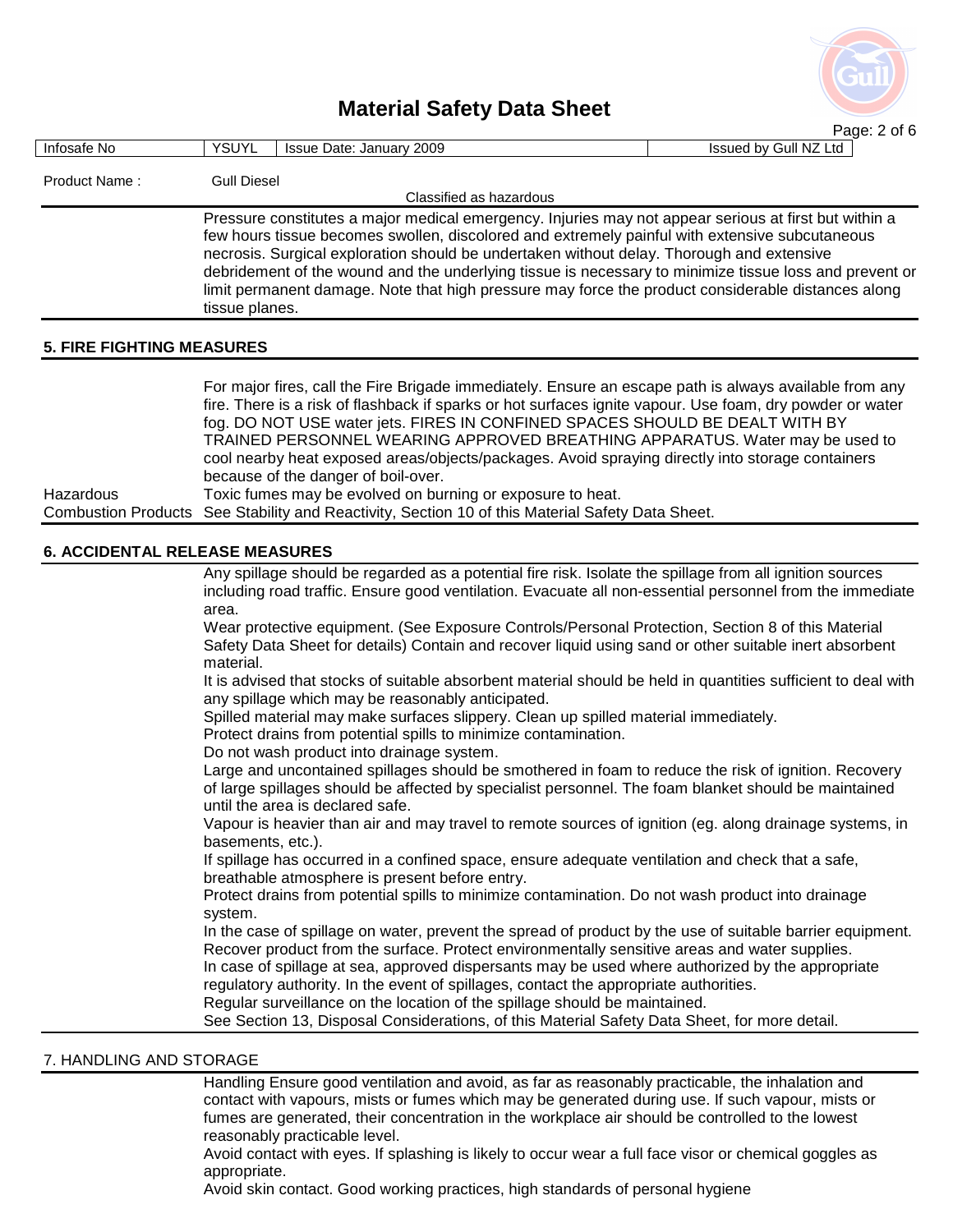

| Infosafe No       | <b>YSUYL</b>                                                                                                     | Issue Date: January 2009                                                                                                                                                                   | Page: 3 or 6<br>Issued by Gull NZ Ltd |
|-------------------|------------------------------------------------------------------------------------------------------------------|--------------------------------------------------------------------------------------------------------------------------------------------------------------------------------------------|---------------------------------------|
| Product Name:     | <b>Gull Diesel</b>                                                                                               | Classified as hazardous                                                                                                                                                                    |                                       |
|                   |                                                                                                                  |                                                                                                                                                                                            |                                       |
|                   |                                                                                                                  | And plant cleanliness must be maintained at all times.<br>Keep out of reach of children. Do not siphon product by mouth.                                                                   |                                       |
|                   |                                                                                                                  | Whilst using, do not eat, drink or smoke. Wash hands thoroughly after contact.                                                                                                             |                                       |
|                   |                                                                                                                  | Use disposable cloths and discard when soiled. Do not put soiled cloths into pockets.                                                                                                      |                                       |
|                   |                                                                                                                  | Take all necessary precautions against accidental spillage into soil or water.                                                                                                             |                                       |
|                   |                                                                                                                  | On infrequent basis diesel fuel may be have been dosed with a biocide to destroy slimes which may                                                                                          |                                       |
|                   |                                                                                                                  | grow at the fuel/ water interface. Some biocides have been classified as sensitizers and therefore                                                                                         |                                       |
|                   |                                                                                                                  | special care to avoid skin contact is required. The biocide is soluble in water and skin protection is                                                                                     |                                       |
|                   | required when handling water phases. Normal handling conditions apply to either undosed or dosed<br>diesel fuel. |                                                                                                                                                                                            |                                       |
| Storage           |                                                                                                                  | Store and dispense only in well ventilated areas away from heat and sources of ignition.                                                                                                   |                                       |
|                   |                                                                                                                  | Store and use only in equipment/containers designed for use with the product.                                                                                                              |                                       |
|                   |                                                                                                                  | Containers must be properly labelled and kept closed when not in use.                                                                                                                      |                                       |
|                   |                                                                                                                  | Do not remove warning labels from containers.                                                                                                                                              |                                       |
|                   |                                                                                                                  | Empty containers may retain residual product; retain hazard warning labels on empty packages as a<br>guide to their safe handling, storage and disposal.                                   | Do not re-use container for any other |
|                   | product.                                                                                                         |                                                                                                                                                                                            |                                       |
|                   |                                                                                                                  | Do not enter storage tanks without breathing apparatus unless the tank has been well ventilated and                                                                                        |                                       |
|                   |                                                                                                                  | the tank atmosphere has been shown to contain hydrocarbon vapour concentrations below 1% of the                                                                                            |                                       |
|                   |                                                                                                                  | lower flammability limit and an oxygen concentration of at least 20% by volume.<br>Always have sufficient personnel standing by outside the tank with supplied air breathing apparatus and |                                       |
|                   |                                                                                                                  | appropriate equipment to affect a quick rescue.                                                                                                                                            |                                       |
| Other Information | <b>Fire Prevention</b>                                                                                           |                                                                                                                                                                                            |                                       |
|                   |                                                                                                                  | Light hydrocarbon vapours can build up in the headspace of tanks. These can cause                                                                                                          |                                       |
|                   |                                                                                                                  | flammability/explosion hazards, even at temperatures below the normal flash point.                                                                                                         |                                       |
|                   |                                                                                                                  | Tank headspaces should always be regarded as potentially flammable and care should be taken to                                                                                             |                                       |
|                   |                                                                                                                  | avoid static electricity discharge and all ignition sources during filling, ullaging and sampling from<br>storage tanks. Hoses should be electrically continuous.                          |                                       |
|                   |                                                                                                                  | Ensure equipment used is properly earthed or bonded to the tank structure.                                                                                                                 |                                       |
|                   |                                                                                                                  | Will present a flammability hazard if heated above the flash point but bulk liquids at normal storage                                                                                      |                                       |
|                   |                                                                                                                  | temperatures present a low fire hazard. If fuel contacts hot surfaces, or leaks from high pressure fuel                                                                                    |                                       |
|                   |                                                                                                                  | pipes, the vapour and/or mists generated will create a flammability or explosion hazard.                                                                                                   |                                       |
|                   |                                                                                                                  | Product soaked rags, paper or material used to absorb spillages, represent a fire hazard and should not                                                                                    |                                       |
|                   |                                                                                                                  | be allowed to accumulate. Dispose of safely after use.<br>Empty containers represent a fire hazard as they may contain remaining flammable residues and                                    |                                       |
|                   |                                                                                                                  | vapour. Do not cut, weld, heat or drill empty containers. Do not introduce an ignition source. Heating                                                                                     |                                       |
|                   |                                                                                                                  | can cause an explosion.                                                                                                                                                                    |                                       |
|                   |                                                                                                                  |                                                                                                                                                                                            |                                       |

### 8. EXPOSURE CONTROLS/PERSONAL PROTECTION

| <b>National Exposure</b> | Ensure good ventilation. Avoid, as far as reasonably practicable, inhalation of vapour, mists or fumes<br>generated during use.                                                                                                    |
|--------------------------|------------------------------------------------------------------------------------------------------------------------------------------------------------------------------------------------------------------------------------|
| <b>Standards</b>         | If vapour, mists or fumes are generated, their concentration in the workplace air should be controlled to<br>the lowest reasonably practicable level.                                                                              |
| Respiratory              | Respiratory protection is normally unnecessary, provided the concentration of                                                                                                                                                      |
| Protection               | vapour, mists or fumes is adequately controlled. If operations are such that the excessive generation<br>and inhalation of vapour mist or fume may be anticipated, then suitable approved respiratory equipment<br>should be worn. |
|                          | The use of respiratory equipment must be strictly in accordance with the manufacturers' instructions<br>and any statutory requirements governing its selection and use.                                                            |
| <b>Body Protection</b>   | Wear face visor or goggles in circumstances where eye contact can accidentally occur.                                                                                                                                              |
|                          | If skin contact is likely, wear impervious protective clothing and/or gloves.                                                                                                                                                      |
|                          | Change heavily contaminated clothing as soon as reasonably practicable and launder before re-use.                                                                                                                                  |
|                          | Wash any contaminated underlying skin with soap and water.                                                                                                                                                                         |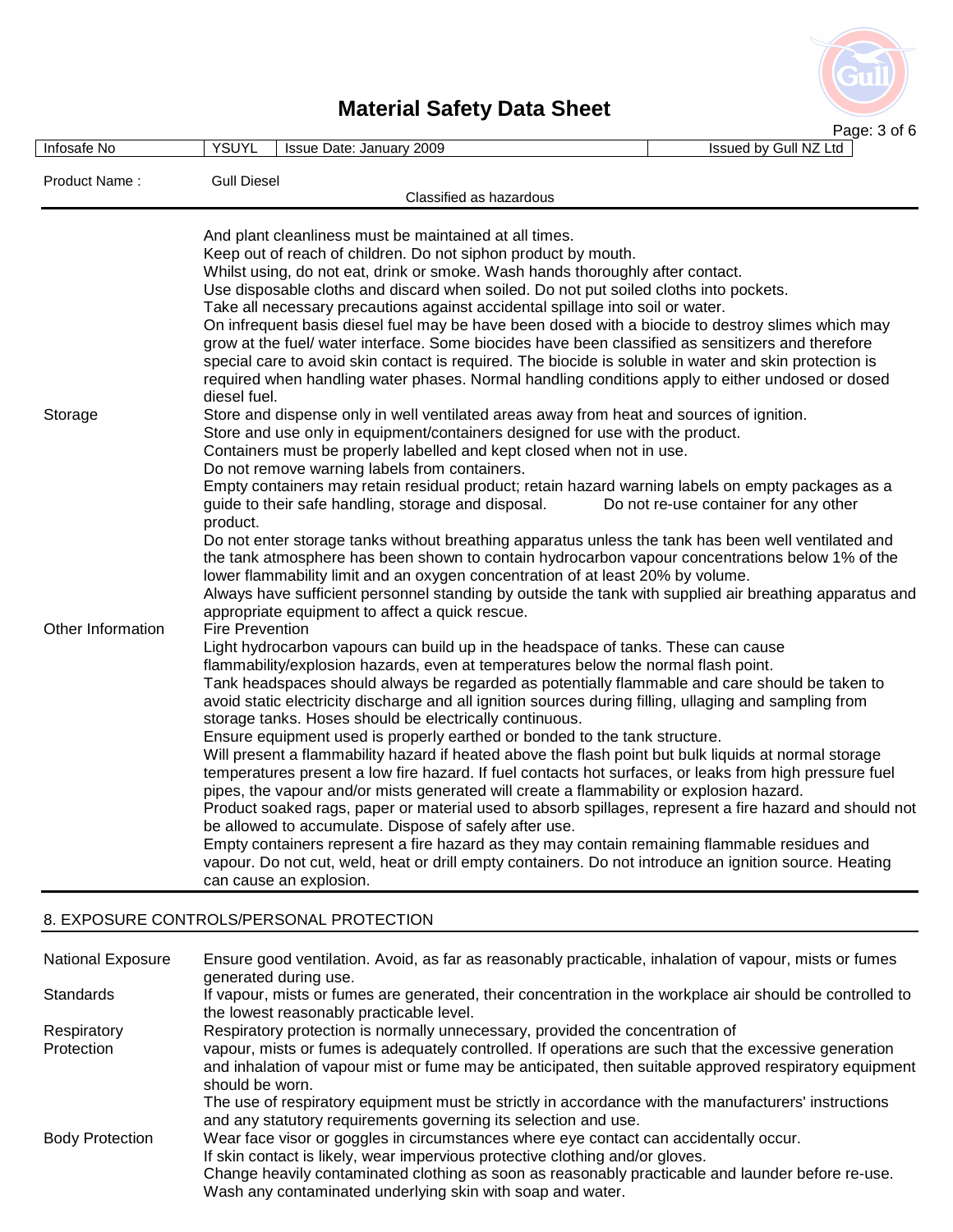

| Infosafe No   | <b>VOLIVI</b><br>ou.<br>. . | Date: January 2009<br><b>Issue</b> | Issued by Gull NZ Ltd |  |
|---------------|-----------------------------|------------------------------------|-----------------------|--|
| Product Name: | Gull Diesel                 |                                    |                       |  |
|               |                             | Classified as hazardous            |                       |  |

### 9. PHYSICAL AND CHEMICAL PROPERTIES

| Odour                   | Mild gas-oil like.                   |
|-------------------------|--------------------------------------|
| <b>Boiling Point</b>    | 180°C - 380°C ASTM D 86              |
| Solubility in Water     | $<$ 0.1% mass @ 20C                  |
| Vapour Pressure         | <0.1 kPa @ 20℃                       |
| <b>Physical State</b>   | Mobile Liquid                        |
| Colour                  | Colorless to amber/straw             |
| Density                 | 0.82 - 0.86 kg/L @ 15°C ASTM D 12984 |
| <b>Flash Point</b>      | >61°C (PMC) ASTM D 93                |
| <b>Flammable Limits</b> | 0.7%                                 |
| LEL                     |                                      |
| <b>Flammable Limits</b> | 5.0%                                 |
| UEL                     |                                      |
| Other Information       | Grades: Gull Diesel                  |

### 10. STABILITY AND REACTIVITY

| Hazardous                  | Hazardous polymerization reactions will not occur. This material is combustible.                                                             |  |
|----------------------------|----------------------------------------------------------------------------------------------------------------------------------------------|--|
| Polymerization             |                                                                                                                                              |  |
| <b>Materials to Avoid</b>  | Avoid contact with strong oxidizing agents.                                                                                                  |  |
| Hazardous                  | Thermal decomposition can produce a variety of compounds, the precise nature                                                                 |  |
| Decomposition              | of which will depend on the decomposition conditions.                                                                                        |  |
| Products                   | Incomplete combustion/ thermal decomposition will generate smoke, carbon dioxide and hazardous<br>gases, which will include carbon monoxide. |  |
| <b>Conditions to Avoid</b> | Products of this type are stable and unlikely to react in a hazardous manner under normal conditions of<br>use.                              |  |

### 11. TOXICOLOGICAL INFORMATION

| Inhalation             | May cause irritation to eyes, nose and throat due to exposure to high concentrations of vapour, mists or<br>fumes.                                                                                                                                                                                                                                                                                                                                                                                                                                                                                                                                                                                                                            |
|------------------------|-----------------------------------------------------------------------------------------------------------------------------------------------------------------------------------------------------------------------------------------------------------------------------------------------------------------------------------------------------------------------------------------------------------------------------------------------------------------------------------------------------------------------------------------------------------------------------------------------------------------------------------------------------------------------------------------------------------------------------------------------|
| Ingestion              | Unlikely to cause harm if accidentally swallowed in small doses, though larger quantities may cause<br>nausea and diarrhoea.                                                                                                                                                                                                                                                                                                                                                                                                                                                                                                                                                                                                                  |
| Skin                   | Unlikely to cause harm to the skin on brief or occasional contact but prolonged or repeated exposure<br>may lead to dermatitis.                                                                                                                                                                                                                                                                                                                                                                                                                                                                                                                                                                                                               |
|                        | This material contains significant quantities of polycyclic aromatic hydrocarbons (PAHs), some of which<br>have been shown by experimental studies to induce skin cancer.                                                                                                                                                                                                                                                                                                                                                                                                                                                                                                                                                                     |
|                        | Unlikely to cause sensitization by skin contact.                                                                                                                                                                                                                                                                                                                                                                                                                                                                                                                                                                                                                                                                                              |
| Eye                    | Unlikely to cause more than transient stinging or redness if accidental eye contact occurs.                                                                                                                                                                                                                                                                                                                                                                                                                                                                                                                                                                                                                                                   |
| <b>Chronic Effects</b> | It is important to recognize that this product is classified as a Category A3 Carcinogen - Confirmed<br>Animal Carcinogen with Unknown Relevance to Humans according to the Occupational Safety and<br>Health Service of the Department of Labour. The substance is carcinogenic in experimental animals at<br>a relatively high dose, by route(s) of administration, at site(s), of histological type(s), or by<br>mechanism(s) that may not be relevant to worker exposure. Available epidemiological studies do not<br>confirm an increased risk of cancer in exposed humans. Available evidence does not suggest that the<br>agent is likely to cause cancer in humans except under uncommon or unlikely routes or levels of<br>exposure. |

### 12. ECOLOGICAL INFORMATION

| Mobility                | Spillages may penetrate the soil causing ground water contamination.                                                      |
|-------------------------|---------------------------------------------------------------------------------------------------------------------------|
| Persistence /           | This product are inherently biodegradable.                                                                                |
| Degradability           |                                                                                                                           |
| Bioaccumulation         | There is no evidence to suggest bioaccumulation will occur.                                                               |
| <b>Acute Toxicity -</b> | May be harmful to aquatic organisms.                                                                                      |
| Other Organisms         | Spills may form a film on water surfaces causing physical damage to organisms. Oxygen transfer could<br>also be impaired. |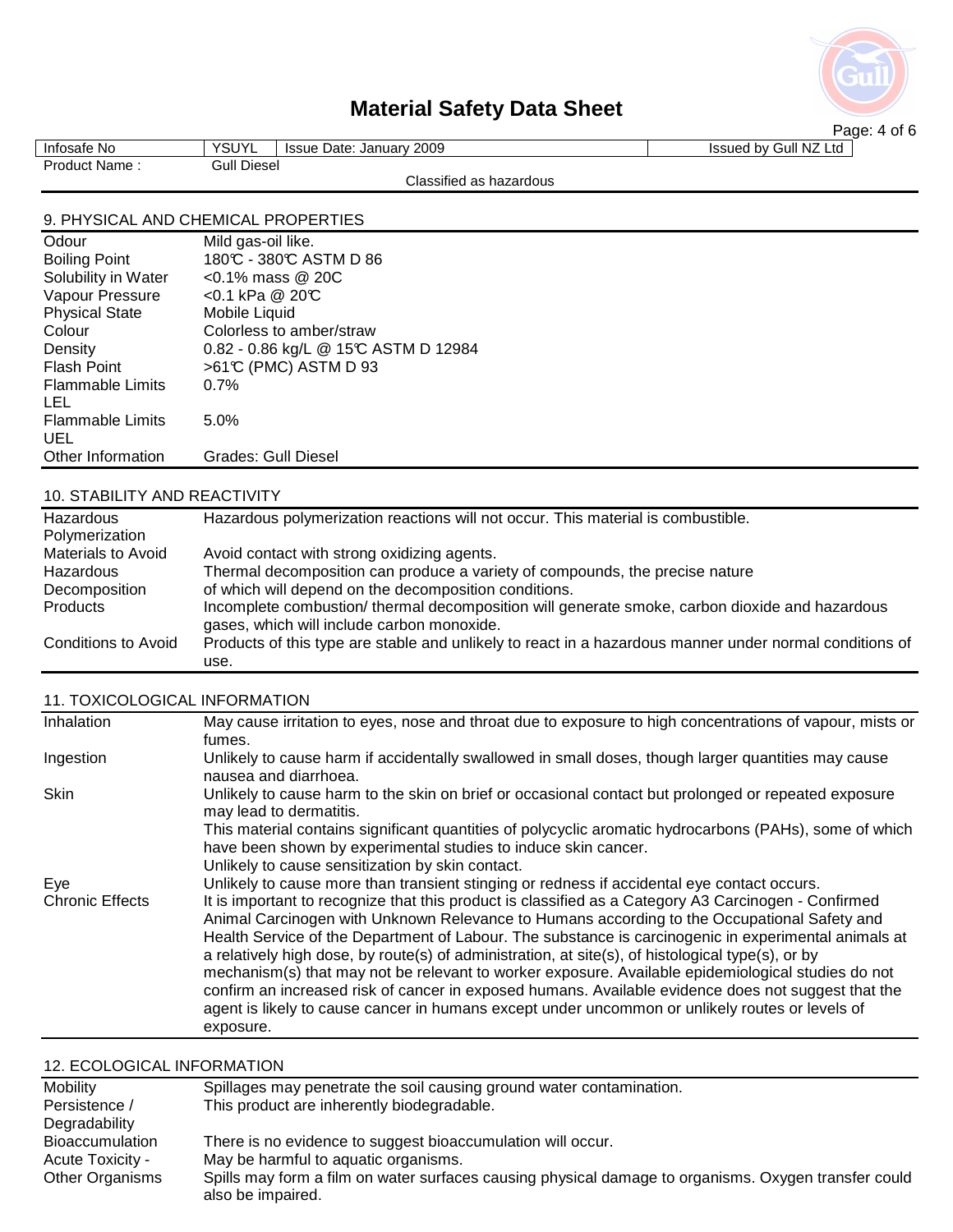

|                                                                                                                        |                                                                                                                                                                                                                                                                                                                                                                                                                                                                                                                                                                                                                                                                                                                                             | Page: 5 of 6          |
|------------------------------------------------------------------------------------------------------------------------|---------------------------------------------------------------------------------------------------------------------------------------------------------------------------------------------------------------------------------------------------------------------------------------------------------------------------------------------------------------------------------------------------------------------------------------------------------------------------------------------------------------------------------------------------------------------------------------------------------------------------------------------------------------------------------------------------------------------------------------------|-----------------------|
| Infosafe No                                                                                                            | <b>YSUYL</b><br>Issue Date: January 2009                                                                                                                                                                                                                                                                                                                                                                                                                                                                                                                                                                                                                                                                                                    | Issued by Gull NZ Ltd |
| Product Name:                                                                                                          | <b>Gull Diesel</b>                                                                                                                                                                                                                                                                                                                                                                                                                                                                                                                                                                                                                                                                                                                          |                       |
|                                                                                                                        | Classified as hazardous                                                                                                                                                                                                                                                                                                                                                                                                                                                                                                                                                                                                                                                                                                                     |                       |
|                                                                                                                        |                                                                                                                                                                                                                                                                                                                                                                                                                                                                                                                                                                                                                                                                                                                                             |                       |
| 13. DISPOSAL CONSIDERATIONS                                                                                            |                                                                                                                                                                                                                                                                                                                                                                                                                                                                                                                                                                                                                                                                                                                                             |                       |
|                                                                                                                        | Dispose in accordance with local regulations.<br>After recovery and evaporation, remaining contaminated soil and/or absorbent material may be<br>disposed of to approved landfill or, if approved, allowed to degrade in situ.<br>Do not dispose of near ponds, ditches, down drains or onto soil.<br>Incineration may be carried out under controlled conditions provided that local regulations for emissions<br>are met. Dispose of product and container carefully and responsibly.<br>Empty packages may contain some remaining product. Hazard warning labels are a guide to the safe<br>handling of empty packages and should not be removed.<br>If possible, containers should be recycled.                                         |                       |
| 14. TRANSPORT INFORMATION                                                                                              |                                                                                                                                                                                                                                                                                                                                                                                                                                                                                                                                                                                                                                                                                                                                             |                       |
| U.N. Number<br>Proper Shipping<br>Name<br><b>DG Class</b><br>Hazchem Code<br>Packing Group<br>Storage and<br>Transport | Not classified as a dangerous good for transport according to the NZS 5433:1999 Transport of<br>Dangerous Goods on Land.<br>None Allocated<br>None Allocated<br>None Allocated<br>None Allocated<br>None Allocated<br>Marine Transport<br>Classified as Dangerous Goods by the criteria of the International Maritime<br>Dangerous Goods Code (IMDG Code) for transport by sea.<br>UN-No: 1202<br>Class: 3 Flammable Liquid<br>Packing group: Packing Group III<br>Proper Shipping Name: DIESEL FUEL<br>$EmS: 3-07$<br>Stowage and Segregation Category: A<br>Air Transport<br>Not classified as Dangerous Goods by the criteria of the International Air<br>Transport Association (IATA) Dangerous Goods Regulations for transport by air. |                       |
|                                                                                                                        |                                                                                                                                                                                                                                                                                                                                                                                                                                                                                                                                                                                                                                                                                                                                             |                       |
| <b>15. REGULATORY INFORMATION</b>                                                                                      | This product is classified as a 3.1D - Flammable Liquid; Low Hazard, according to the Hazardous                                                                                                                                                                                                                                                                                                                                                                                                                                                                                                                                                                                                                                             |                       |
|                                                                                                                        | Substances (Classification) Regulations 2001.                                                                                                                                                                                                                                                                                                                                                                                                                                                                                                                                                                                                                                                                                               |                       |
|                                                                                                                        | This product is classified as a 6.1E - Substance that is mild acutely toxic, according to the Hazardous<br>Substances (Classification) Regulations 2001.                                                                                                                                                                                                                                                                                                                                                                                                                                                                                                                                                                                    |                       |

 This product is classified as a 6.3B - Substance that is mildly irritating to the skin, according to the Hazardous Substances (Classification) Regulations 2001.

 This product is classified as a 6.7B - Substance that is a suspected human carcinogen, according to the Hazardous Substances (Classification) Regulations 2001.

 This product is classified as a 9.1B - Substance that is ecotoxic in the aquatic environment, according to the Hazardous Substances (Classification) Regulations 2001.

16. OTHER INFORMATION

Contact Person/Point This data sheet and the health, safety and environmental information it contains is considered to be accurate as of the date specified above. We have reviewed any information contained herein which we received from sources outside the Gull Group of Companies. However, no warranty or representation, expressed or implied is made as to the accuracy or completeness of the data and information contained in this data sheet.

 Health and safety precautions and environmental advice noted in this data sheet may not be accurate for all individuals and/or situations. It is the